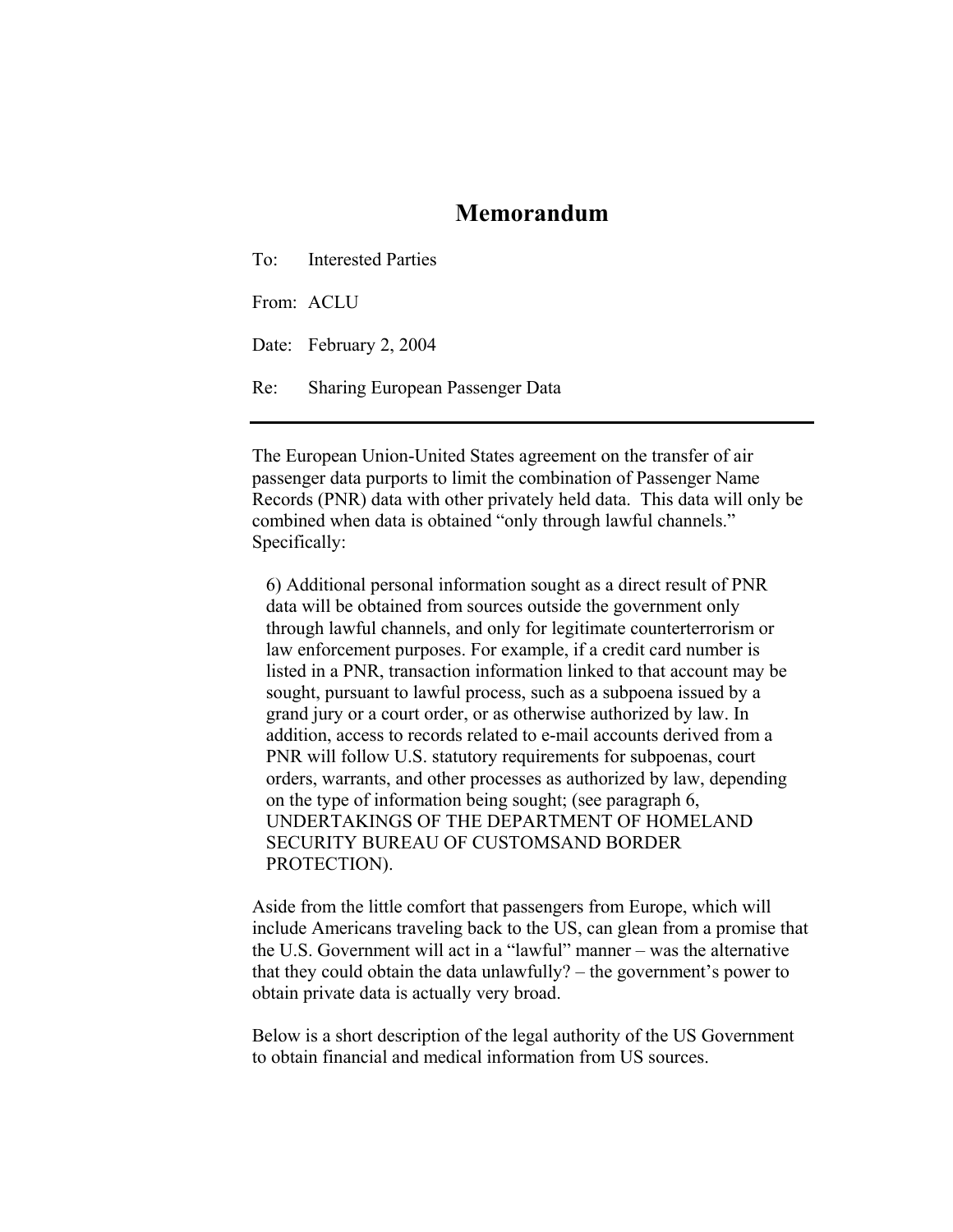## **Medical records-specific laws**

Federal law enforcement agents in the United States have tremendous authority to seize personal medical information without a warrant. Regulations created pursuant to the Health Insurance Portability and Accounting Act of 1996 (HIPAA) provide a wide variety of circumstances under which medical information can be disclosed for law enforcementrelated purposes without explicitly requiring a warrant.<sup>1</sup> These circumstances include (1) law enforcement requests for information to identify or locate a suspect, fugitive, witness, or missing person, (2) instances where there has been a crime committed on the premises of the covered entity, and (3) in a medical emergency in connection with a crime $^2$ 

The regulations also contain two separate subsections that specifically permit the release of private medical information for "National security and intelligence activities" as well as "Protective services for the President and others." One of these subsections states that a "covered entity may disclose protected health information to authorized federal officials for the conduct of lawful intelligence, counter-intelligence, and other national security activities authorized by the National Security Act."<sup>3</sup> The other subsection allows analogous disclosures in order to protect the President, former Presidents, Presidents-elect, foreign dignitaries and other VIPs.<sup>4</sup>

## **Financial records-specific laws**

In addition, law enforcement agents have wide ranging powers to collect personal financial information.

During the past few decades, banks have systematically reported a variety of customer transactions to the government in compliance with laws like the Federal Bank Secrecy Act. The Supreme Court ruled in *United States v. Miller*, that individuals do not have a "reasonable expectation of privacy" under the Fourth Amendment in financial records pertaining to them but maintained by a bank in the normal course of business.<sup>5</sup>

With limited exceptions including the Right to Financial Privacy Act enacted in 1978, Congress has consistently limited rather than expanded financial privacy.<sup>6</sup> In 1992 Congress amended the Bank Secrecy Act to authorize the Treasury Department to adopt the Suspicious Activity

 $\overline{a}$ 

<sup>1</sup> 45 C.F.R. § 164.512 (2002).

 $^{2}$  Id. at 164.512 (f).

 $3$  45 C.F.R. 164.512(k)(2).

 $4$  45 C.F.R. § 164.512(k)(3).

 $5425$  U.S.  $435$  (1976); see also California Bankers Assoc. v. Shultz, 416 U.S. 21 (1974) (upholding the then limited reporting requirements of the Bank Secrecy Act. ACLU was a plaintiff in this case).

 $6$  12 U.S.C. § 3401 et seq.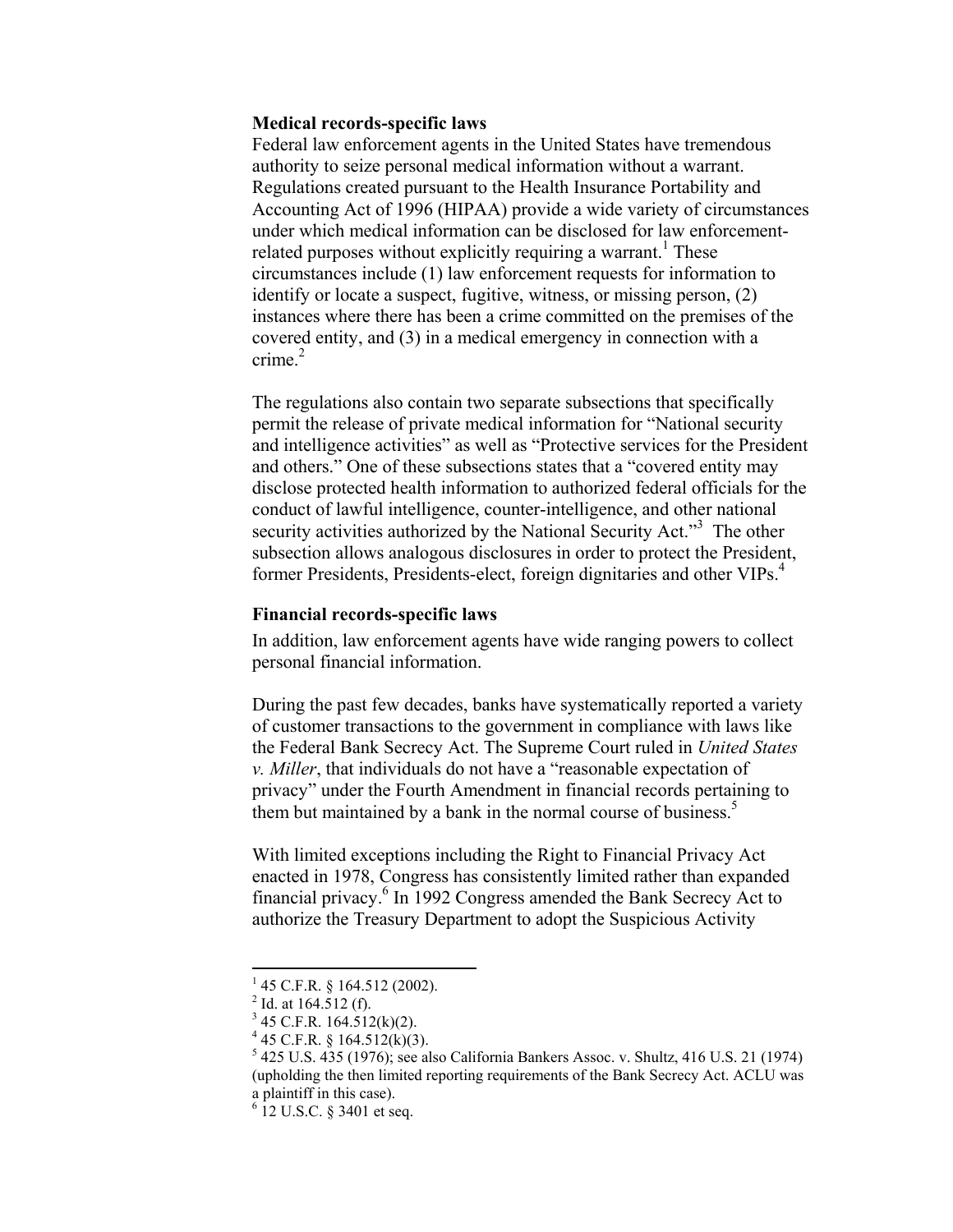Reporting requirements, $\alpha$ <sup>7</sup> mandating the Treasury Department to report any "suspicious transaction relevant to a possible violation of law or regulation."<sup>8</sup> At the same time, Congress completely insulated financial institutions from civil liability for reporting their customers as "suspects" to the government, and barred financial institutions from telling their customers that their bank had spied on them by reporting their transactions.

The Right to Financial Privacy Act is riddled with loopholes, including a significant requirement that the Act accommodate financial institution reporting under the Bank Secrecy Act.<sup>9</sup> Though the Right to Financial Privacy Act contemplates that notice will be given customers when financial records are transferred from one federal agency to another notice is not given when Suspicious Activity Reports are furnished to law enforcement officials<sup>10</sup>

More recently, the Gramm-Leach-Bliley Act of 1999 requires all financial institutions (companies that offer financial products or services to individuals, like loans, financial or investment advice, or insurance) disclose any nonpublic personal information "for an investigation on a matter related to public safety"<sup>11</sup> or "to comply with Federal, State, or local laws, rules, and other applicable legal requirements; to comply with a properly authorized civil, criminal, or regulatory investigation or subpoena or summons by Federal, State, or local authorities; or to respond to judicial process or government regulatory authorities having jurisdiction over the financial institution for examination, compliance, or other purposes as authorized by law."12

## **USA Patriot Act**

Finally, the government can also get access to personal medical and financial information through the USA Patriot Act. Notably, Section 215 of the Patriot Act allows the FBI Director or his designee to get a court order under the Foreign Intelligence Surveillance Act "requiring the production of any tangible things (including books, records, papers, documents, and other items) for an investigation to protect against international terrorism or clandestine intelligence activities, provided that such investigation of a United States person is not conducted solely upon the basis of activities protected by the first amendment to the

 $\overline{a}$ 

 $^7$  The Annunzio-Wylie Anti-Money Laundering Act Title XV of P.L. 102-550, 106 Stat. 4044, 4059.

 $8$  31 U.S.C. § 5318(g)(1).

<sup>&</sup>lt;sup>9</sup> "Nothing in this chapter shall authorize the withholding of financial records of information required to be reported in accordance with any Federal statute or rule promulgated thereunder." 12 U.S.C. § 3413(d).

 $10$  12 U.S.C. Section 3412(b).

 $11$  15 U.S.C. § 6802(e)(5).

<sup>&</sup>lt;sup>12</sup> Id. at  $§6802(e)(8)$ .